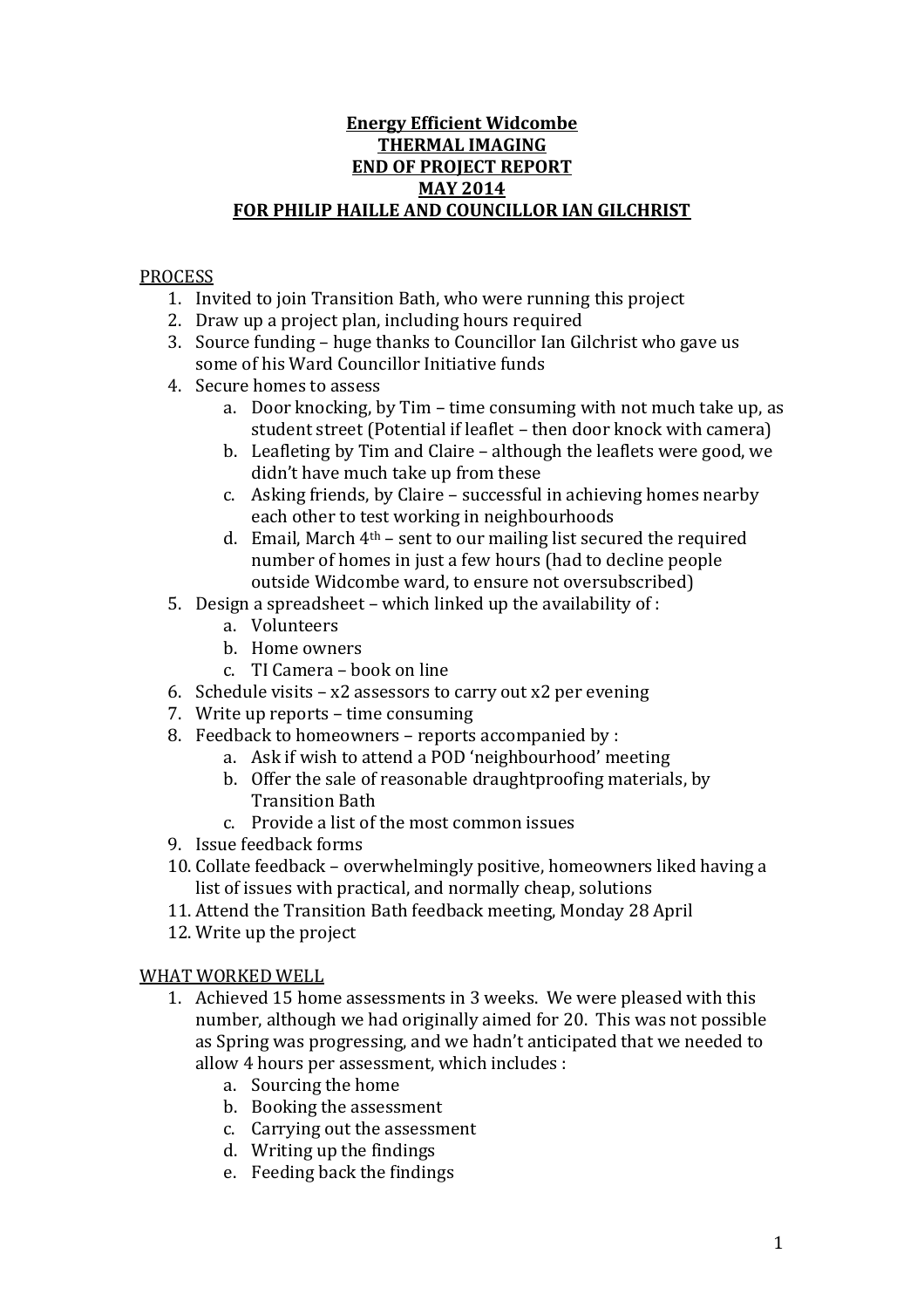- f. Collating feedback
- 2. Ensure homeowners accompany assessors on the assessment so that they can visually see the findings in situ
- 3. Excellent feedback from all homeowners really felt like we were helping to highlight problem areas and then able to provide practical advice
- 4. The thermal imaging did actually motivate people for example, I have lived in my home for 11 years with 2 open chimneys. Within 16 hours of seeing my chimney cowls glowing with heat escaping – I had blocked both of the chimneys, at no cost
- 5. List of common issues collated
	- Drawing curtains and blinds completely keeps in a lot of warmth
	- Block unused fireplaces
	- Check loft hatch and loft insulation recommended it is 27cm
	- Front doors can be especially draughty consider letterbox and key hole covers, as well as draughtproofing around the door
	- Seal unused cat flaps
	- Use radiator reflectors behind radiators on external walls
	- Lag pipes and water tanks
	- Uncover radiators
	- Seal draughty gaps between floorboards
	- Fan louvers
	- High energy lightbulbs glowing!
	- Heat generated from appliances left on standby
	- Cold walls for various reasons north facing, not cavity filled, poor circulation
	- Remember heat will find the path of least resistance to escape
	- Leak tight, ventilate right!
- 6. Really useful sharing experiences with other Transition Bath project assessors. We agreed with the comments Fiona Gillison, Bathford Group made (who also completed a lot of assessments)
- 7. We had 4 people in our team to carry out assessments, which was excellent. 2 people were needed at each assessment –
	- a. For practical reasons, 1 to take the images, the other to write the image number and notes
	- b. For safety

## WHAT DIDN'T WORK AS WELL

- 1. Intended to focus on a student street, but not possible as we quickly realized we needed the Landlords buy in
- 2. PODS / working in neighbourhoods we had hoped that by holding local neighbourhood meetings it would encourage the residents to communicate and work as a team, but this has not happened
- 3. Door knocking and leafleting were time consuming, to try and recruit homes. The email to our mailing list was really successful. Next time, we could perhaps ask if previous recipients of an assessment know of anyone.
- 4. Teething problems loading Testo onto computer (not mac compatible)